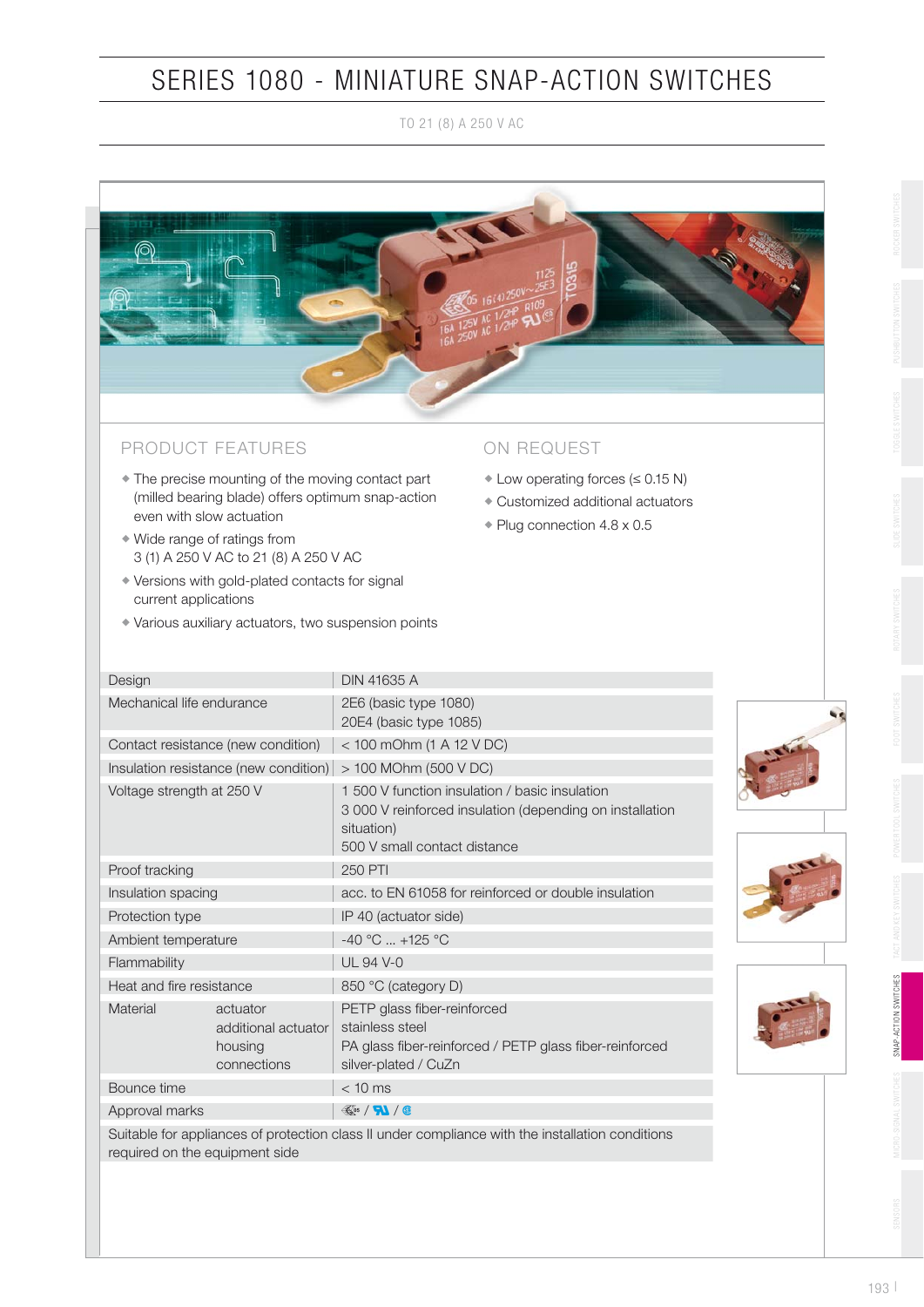TO 21 (8) A 250 V AC

|                                                 | Normally closed contact (SPNC) | 1080.0464               | Normally open contact (SPNO) | 1080.0440                         | 1085.0342                | 1080.0585         | Changeover switch (SPDT momentary) | 1080.0103          | 1080.0203                | 1080.0304                 | 1080.0403               | 1080.0503         | 1080.0603                      | 1080.0903         | 1080.5906                    | 1080.8403                | 1085.0103                 |
|-------------------------------------------------|--------------------------------|-------------------------|------------------------------|-----------------------------------|--------------------------|-------------------|------------------------------------|--------------------|--------------------------|---------------------------|-------------------------|-------------------|--------------------------------|-------------------|------------------------------|--------------------------|---------------------------|
| 21 (8) A 250 V AC 1E4                           |                                |                         |                              | $\bullet$                         |                          |                   |                                    |                    |                          |                           |                         |                   |                                |                   |                              |                          |                           |
| 16 (8) A 250 V AC 1E4                           |                                | $\bullet$               |                              | $\bullet$                         |                          |                   |                                    | $\bullet$          | $\bullet$                | $\bullet$                 | $\bullet$               |                   |                                | $\bullet$         |                              | $\bullet$                |                           |
| 16 (4) A 250 V AC 5E4                           |                                |                         |                              | $\bullet$                         |                          |                   |                                    |                    |                          |                           |                         |                   |                                |                   |                              |                          |                           |
| 16 (4) A 250 V AC 25E3                          |                                |                         |                              |                                   |                          |                   |                                    | $\bullet$          | $\bullet$                | $\bullet$                 | $\bullet$               |                   |                                |                   |                              |                          | $\bullet$                 |
| 10 (4) A 250 V AC 25E3                          |                                |                         |                              |                                   | $\bullet$                |                   |                                    |                    |                          |                           |                         |                   |                                |                   |                              |                          |                           |
| 6 (3) A 250 V AC 6E4                            |                                |                         |                              |                                   |                          |                   |                                    |                    |                          |                           |                         |                   |                                |                   |                              |                          |                           |
| 6 (2) A 250 V AC 5E4                            |                                |                         |                              |                                   | $\bullet$                |                   |                                    |                    |                          |                           |                         |                   |                                |                   |                              |                          |                           |
| 4 (4) A 250 V AC 5E4                            |                                |                         |                              |                                   | $\bullet$                |                   |                                    |                    |                          |                           |                         |                   |                                |                   |                              |                          |                           |
| 3 (1) A 250 V AC 5E4                            |                                |                         |                              |                                   |                          | $\bullet$         |                                    |                    |                          |                           |                         |                   |                                |                   |                              |                          |                           |
| 3 (1) A 250 V AC 25E3                           |                                |                         |                              |                                   |                          |                   |                                    |                    |                          |                           |                         |                   |                                |                   |                              |                          |                           |
| 21 A 250 V AC 2 HP                              |                                |                         |                              | $\bullet$                         |                          |                   |                                    |                    |                          |                           |                         |                   |                                |                   |                              |                          |                           |
| 21 A 125 V AC 1 HP                              |                                |                         |                              | $\bullet$                         |                          |                   |                                    |                    |                          |                           |                         |                   |                                |                   |                              |                          |                           |
| 16 A 250 V AC 1/2 HP                            |                                | $\bullet$               |                              |                                   |                          |                   |                                    |                    |                          |                           |                         |                   |                                |                   |                              |                          |                           |
| 16 A 125 - 250 V AC 1/2 HP                      |                                |                         |                              |                                   |                          |                   |                                    | $\bullet$          | $\bullet$                |                           | $\bullet$               |                   |                                |                   |                              |                          |                           |
| 16 A 125 V AC 1/3 HP                            |                                | $\bullet$               |                              |                                   |                          |                   |                                    |                    |                          |                           |                         |                   |                                |                   |                              |                          |                           |
| 10 A 250 V AC 1/3 HP                            |                                |                         |                              |                                   | $\bullet$                |                   |                                    |                    |                          |                           |                         |                   |                                |                   |                              |                          |                           |
| 10 A 125 V AC 1/8 HP                            |                                |                         |                              |                                   | $\bullet$                |                   |                                    |                    |                          |                           |                         |                   |                                |                   |                              |                          |                           |
| 6 A 250 V AC 1/4 HP                             |                                |                         |                              |                                   |                          |                   |                                    |                    |                          |                           |                         |                   |                                |                   |                              |                          |                           |
| 6 A 125 V AC 1/10 HP                            |                                |                         |                              |                                   |                          |                   |                                    |                    |                          |                           |                         |                   |                                |                   |                              |                          |                           |
| 3 A 125 - 250 V AC                              |                                |                         |                              |                                   |                          | $\bullet$         |                                    |                    |                          |                           |                         |                   |                                |                   |                              |                          |                           |
| Connection type                                 |                                | $\Box$                  |                              | Þ                                 | $\Rightarrow$            | $\Box$            |                                    | ⊨⊚                 | þ                        | ⊨                         | $\Box$                  | $\Box$            | $\Box$                         | $\Box$            | $\Box$                       | $\Box$                   | $\Rightarrow$             |
| Connection description                          |                                | 6.3                     |                              | 6.3 straight                      | standing                 | 6.3 PITCH 5       |                                    |                    |                          | standing                  | 6.3                     | 5<br>6.3 PITCH !  | 6.3 PITCH 7                    | $4.8\times0.8$    | $4.8 \times 0.5$<br>straight | 6.3                      |                           |
| Contact material                                |                                | $\mathbb{A} \mathbb{g}$ |                              | $\mathbb{R}^2$                    | βy                       | $\gtrless$        |                                    | $\mathbb{R}^2$     | $\mathbb{B}\forall$      | $\mathbb{R}^{\mathbb{A}}$ | $\mathbb{A} \mathbb{g}$ | $\mathbb{R}^2$    | $\mathbb{A}^{\text{g}}$        | $\mathbb{R}^2$    | $\mathbb{R}^{\mathbb{A}}$    | βy                       | $\mathbb{R}^{\mathbb{A}}$ |
| Operating force in N                            |                                | $\leq 1.0$              |                              | $\leq 1.5$                        | 5<br>$\leq$ 3.           | $\leq 1.0$        |                                    | $\leq 1.0$         | $\leq 1.0$               | $\leq 1.0$                | $\leq 1.0$              | $\leq 1.0$        | $\leq 1.0$                     | $\leq 1.0$        | $\leq 0.5$                   | $\leq 0.28$              | $\leq 4.0$                |
| Operating position (OP) in mm                   |                                | $14.7 \pm 0.5$          |                              | S<br>$\overrightarrow{P}$<br>14.7 | $14.4 \pm 0.5$           | $\pm 0.5$<br>14.7 |                                    | $= 0.5$<br>14.7    | 5<br>$14.7 \pm 0.5$      | $\pm 0.5$<br>14.7         | $\pm 0.5$<br>14.7       | $\pm 0.5$<br>14.7 | S<br>$\overline{+0}$ .<br>14.7 | $\pm 0.5$<br>14.7 | $15.2 \pm 1.2$               | $15.2 \pm 2.2$           | $14.7 \pm 0.5$            |
| Difference travel max. in mm                    |                                | 0.3                     |                              | $0.\overline{3}$                  | 0.8                      | 0.3               |                                    | $0.\overline{3}$   | 0.3                      | $0.\overline{3}$          | 0.3                     | 0.3               | 0.3                            | 0.3               | C <sub>2</sub>               | $\frac{5}{1}$            | 0.3                       |
| Free position (FP) max. in mm                   |                                | 16.2                    |                              | Ņ<br>ېغ                           | $\sim$<br>$\overline{6}$ | Ņ<br>ف            |                                    | 16.2               | $\sim$<br>$\overline{6}$ | Ņ<br>ف)                   | Ņ<br><u>َمِ</u>         | Ņ<br>ف            | Ņ<br><u>ٰم</u>                 | 16.2              | 18.8                         | 21.5                     | 16.2                      |
| Permissible total travel<br>position (TP) in mm |                                | 13.2                    |                              | Ņ<br>಼                            | Ņ<br>$\tilde{\Xi}$       | Ņ<br>಼            |                                    | $\sim$<br>ഇ        | $\sim$<br>≌,             | Ņ<br>ഇ്                   | $\sim$<br>≌,            | Ņ<br>ഇ്           | $\sim$<br>ഇ്.                  | 13.2              | 11.7                         | 8.0                      | 13.2                      |
| Actuator description                            |                                | $\Box$                  |                              | $\Box$                            | $\hfill\square$          | $\Box$            |                                    | $\Box$             | $\Box$                   | $\cup$                    | $\Box$                  | $\Box$            | $\Box$                         | $\Box$            |                              |                          | $\hfill\Box$              |
| Lever drawing                                   |                                |                         |                              |                                   |                          |                   |                                    |                    |                          |                           |                         |                   |                                |                   | L02                          | $\overline{\phantom{0}}$ |                           |
| Contact distance                                |                                | $_{\rm c}$<br>$\vee$    |                              | S<br>$\vee$                       | $_{\rm C}$<br>$\wedge$   | S<br>$\vee$       |                                    | $\infty$<br>$\vee$ | $\infty$<br>$\vee$       | S<br>$\vee$               | $_{\rm C}$<br>$\vee$    | S                 | $\infty$<br>$\vee$             | $_{\rm c}$        | S<br>$\vee$                  | S<br>$\vee$              | $\frac{3}{\sqrt{2}}$      |
| EN 60335 cap. 30 conform "G"                    |                                | $\bullet$               |                              |                                   |                          | $\bullet$         |                                    |                    |                          |                           |                         |                   |                                |                   |                              |                          |                           |
| Stock version                                   |                                |                         |                              |                                   |                          |                   |                                    | $\bullet$          |                          |                           | $\bullet$               |                   |                                |                   |                              |                          |                           |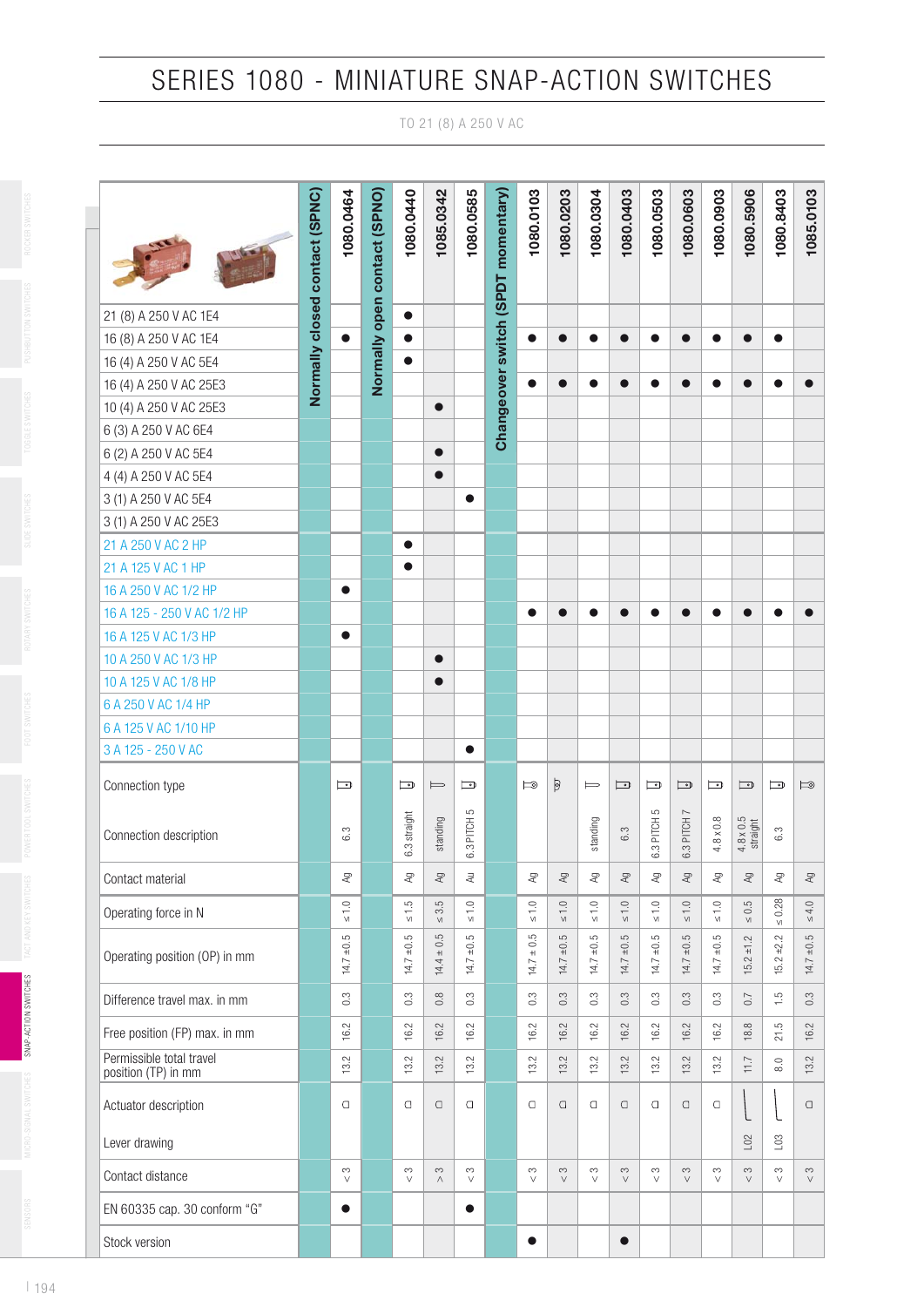TO 21 (8) A 250 V AC



SENSORS MICRO-SIGNAL SWITCHES SLIDE SWITCHES SLIDE SWITCHES FOOT SWITCHES SWITCHES ROLL SWITCHES SNAP-ACTION SWITCHES ROLL SWITCHES ROLL SWITCHES SNAP-ACTION SWITCHES SNAP-ACTION SWITCHES ROLL SWITCHES ROLL SWITCHES SNAP-A

SNAP-ACTION SWITCHES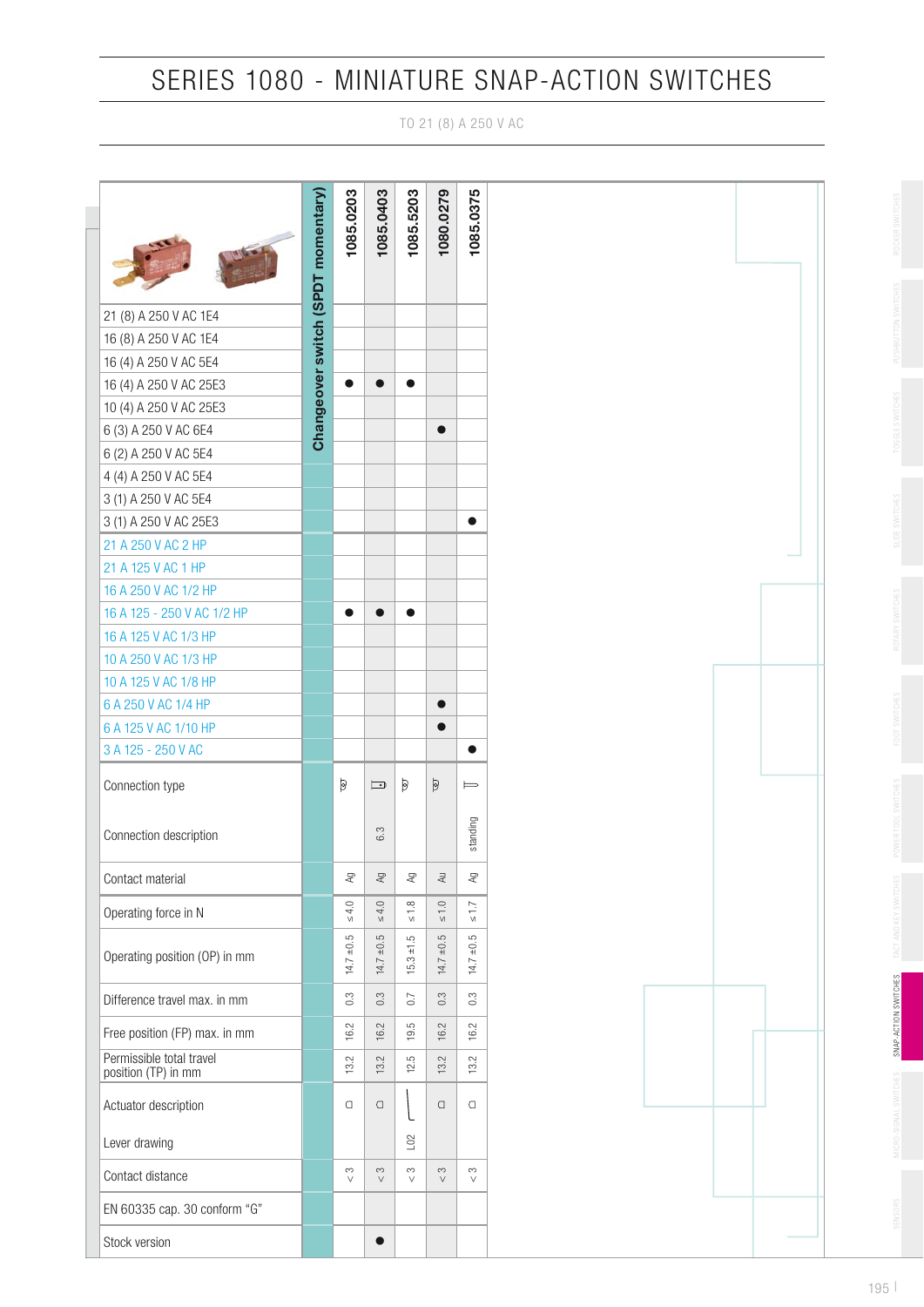TO 21 (8) A 250 V AC